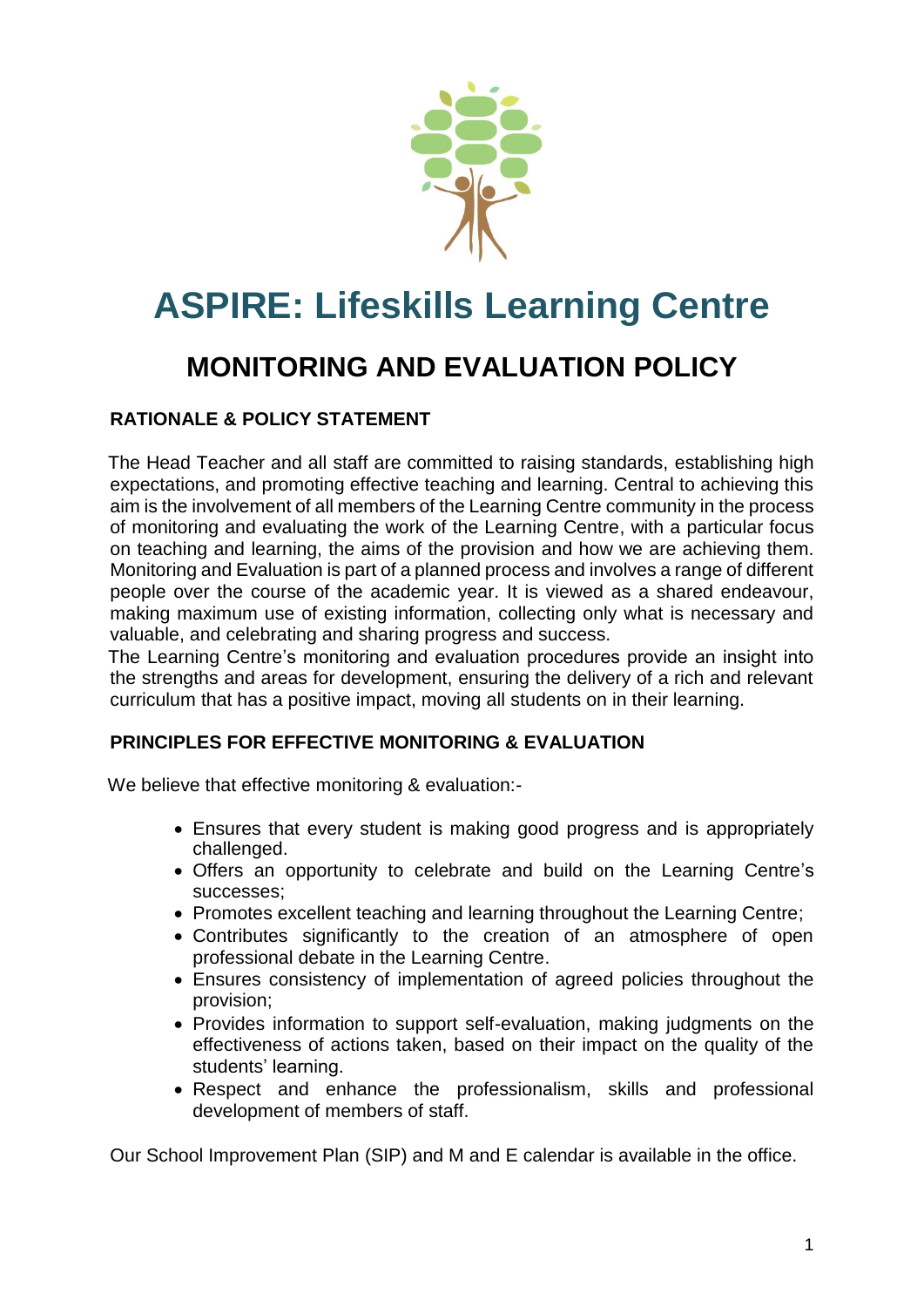#### **MONITORING AND EVALUATION STRATEGIES:**

- Analysis of documentation
- *Observation*
- Interviews/questionnaires
- *Analysis of data*
- *Work sampling*
- Audit of resources
- Analysis of environment
- Evaluation of professional development

### **DATA ANALYSIS**

Data available to measure progress:

- Descriptor and Competency levels at end of each term/ year /key stage (test/teacher assessment)
- Group/individual Standardised test scores, such as reading and spelling, repeated at appropriate intervals
- Information from internal moderation of ASDAN programmes.
- External examination data
- ILP targets met
- Behaviour checklists
- Sensory checklists
- Percentage of pupils gaining accreditation at end of Key stage 4
- Exclusions (number and length of fixed term arrangements)
- Attendance figures
- Progress demonstrated as a result of a specific intervention programme
- Level of inclusion in lessons (% of time in classroom)?

Questions for Data Analysis:

- Are pupils making progress?
- Are they making expected progress?
- Are some pupils making more progress than others?
- Are pupils making progress in some areas but not others?
- Is progress consistent over time?
- Is there a relationship between the amount of progress made and the amount of support given?

#### **ROLES AND RESPONSIBILITIES**

#### **The HEAD TEACHER**

- The Head teacher regularly monitors and evaluates the work of the Learning Centre through a variety of monitoring activities, and regular meetings such as: team meeting, Strategic, Resources, T&L.
- The Head Teacher, External Advisor, LCC Autism Outreach and SLT work in close partnership, to monitor and evaluate the implementation of the decisions it has agreed in relation to:
	- $\checkmark$  plans
	- ✓ budgets
	- $\checkmark$  standards of education
	- $\checkmark$  student achievement
	- $\checkmark$  student welfare, including safeguarding.
- Receives monitoring and evaluation data at the agreed times and in the agreed format in order to review the information and consider its implications;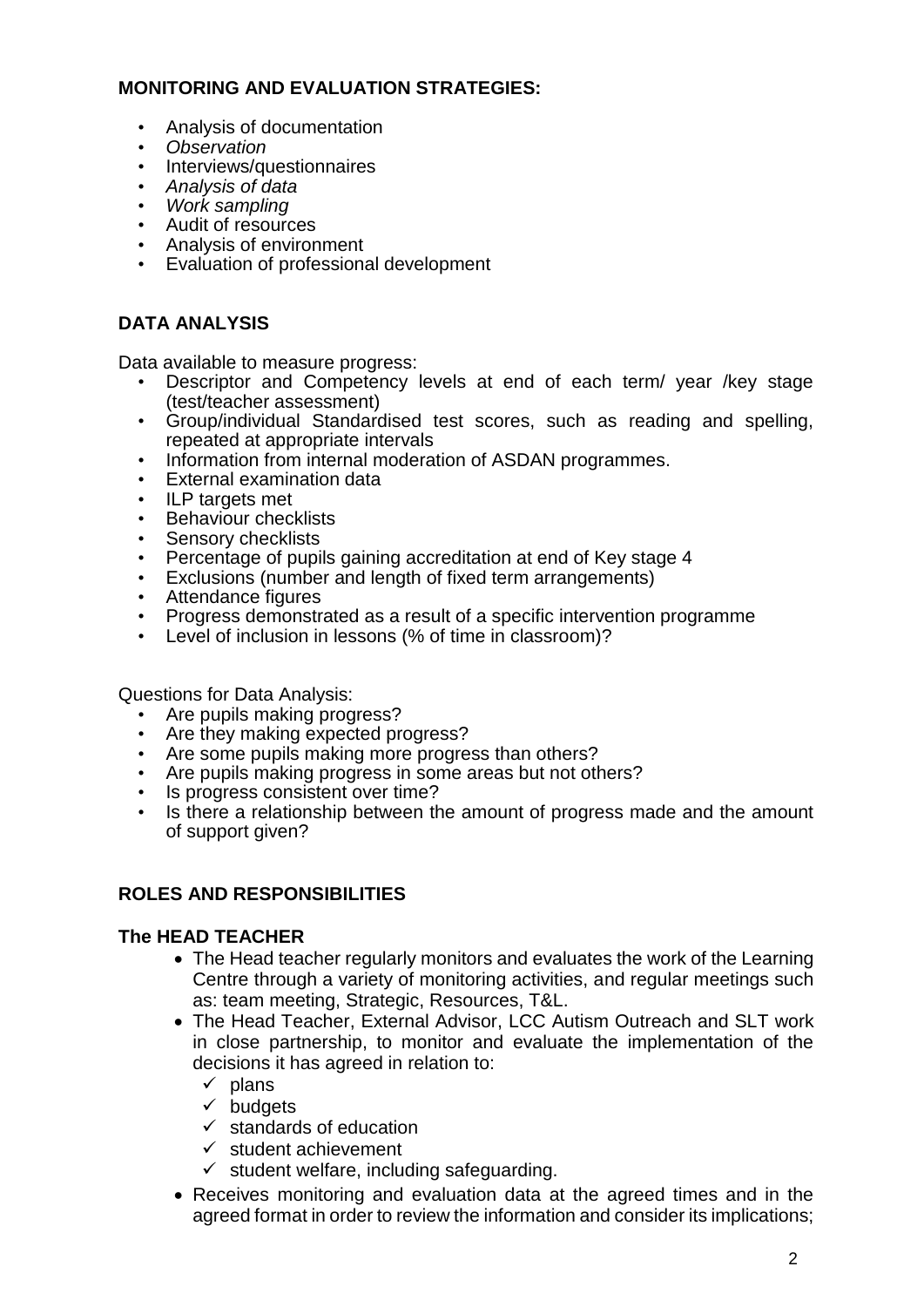- Ensures that monitoring and evaluation are used to establish realistic targets for continuous improvement and Learning Centre development.
- Uses a summary of some the monitoring and evaluation data to inform parents about the Learning Centre's progress and performance.

#### **SENIOR LEADERSHIP TEAM AND SUBJECT LEADS**

- To identify areas that need to be monitored and evaluated, through discussions with staff and students, observation of staff at work, engaging with staff in planning activities, observation of students at work and at play, discussions with parents;
- Carry out monitoring and evaluation activities including lesson observations, work scrutiny, "learning walks", progress data etc.
- To delegate monitoring and evaluation activities to the appropriate level, with clarity of expectations and outcomes to be achieved;
- To ensure that the data generated from monitoring and evaluation is collated, analysed and is used to review progress, recognise achievement and inform future planning;
- Ensure that student performance data is collected, analysed and used to inform target setting.
- Report to the appropriate audience, including the external advisor, on what the data is showing and how the information can be used to best advantage.
- Ensure that colleagues understand that the purpose of monitoring and evaluating is about development and recognising achievement;
- Carry out those monitoring and evaluation activities which are delegated to them as part of their roles and responsibilities, including maintaining the subject/area policy, Scheme of Work etc.
- Maximise the use of existing information, collect only what is necessary ensuring evidence collated can be measured against effective and current practice
- Collate the information from lesson observations and class visits and summarise using the agreed pro-forma, reviewing practice in their areas of responsibility; this includes writing a summary of findings, curriculum report and update the subject audit, outlinging the priorities for development in the subject/area – this will form key evidence in feedback to the Head teacher and the external advisor.

Monitoring activities include:-

- $\checkmark$  Discussions with staff and students;
- $\checkmark$  Teachers progress meeting
- $\checkmark$  Observation of staff at work;
- $\checkmark$  Engaging with staff in planning activities;
- $\checkmark$  Scrutiny of students' sampled work & moderation;
- $\checkmark$  Observation of students at work and at play;
- $\checkmark$  Discussions with parents

#### **TEACHERS**

- Monitor the work of the students and evaluate their responses to teaching methods, resources and assessment information.
- Keep records and assessments of students in line with Learning Centre policy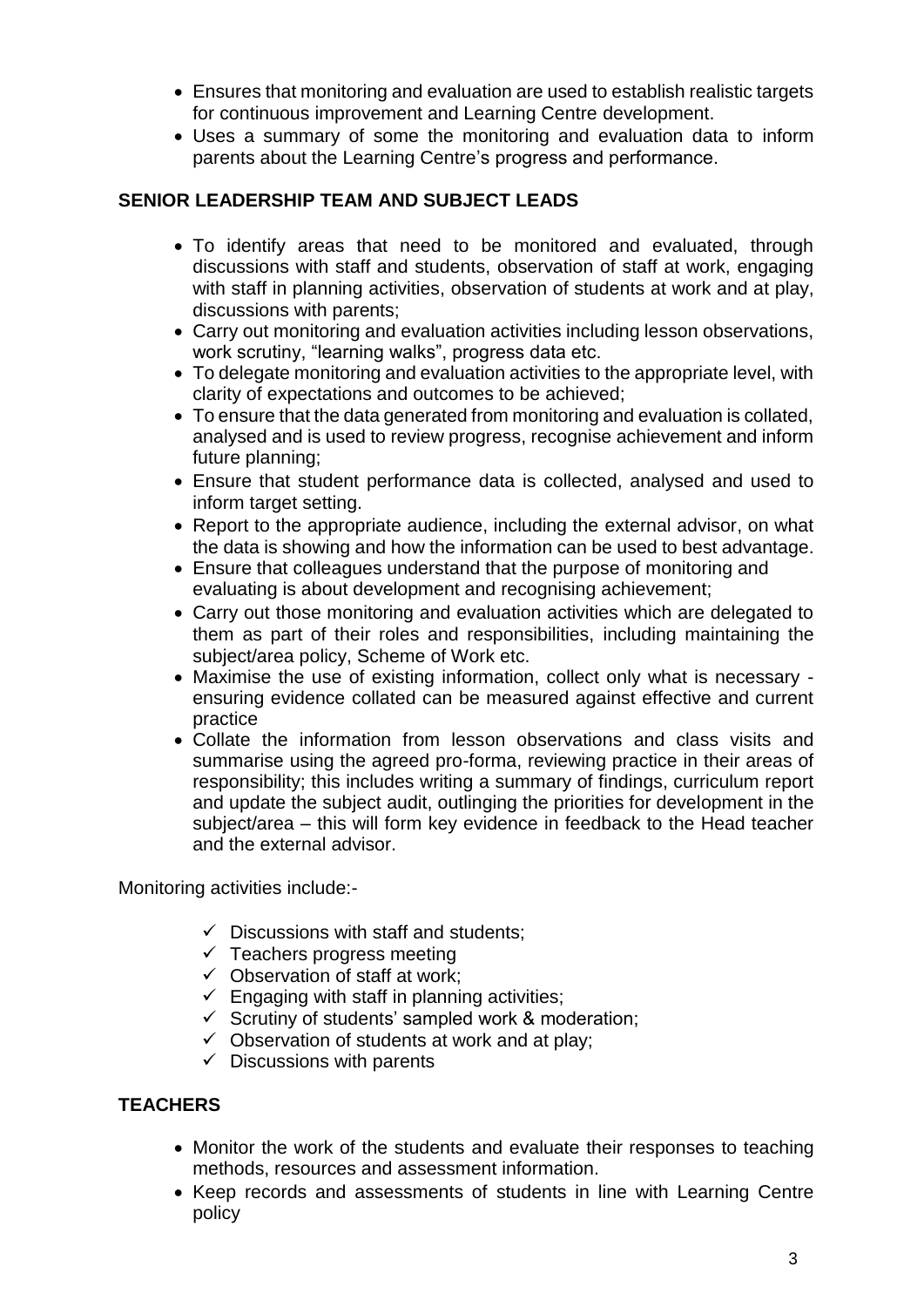- Set targets for individual students in line with Learning Centre policy
- Review and evaluate their practice, and reflect on the methods and outcomes in their ongoing planning and assessments.
- Monitoring activities include:-
	- $\checkmark$  Discussions with support staff and students;
	- $\checkmark$  Scrutiny of student's work, ongoing assessments and moderation;
	- $\checkmark$  Observation of students at work and at play;
	- $\checkmark$  Completion of Annual Review Reports, Termly Meeting with Parents, reports towards students' EHCPs.
	- $\checkmark$  Regular contact with parents through Home-School Diary, phone-calls, "admin" e-mails, and informal discussions with parents.

#### **STUDENTS**

- Students monitor their own progress, wherever practically possible, through reflection of achievements in all aspects of their development. This may be done through completion of lesson objectives and outcomes sheet, reward charts etc.
- Their views are sought, at Learning Centre student council meetings, on Learning Centre and classroom practices emanating from policies that affect the way in which they learn and develop as citizens.
- Through a process of negotiated learning, students and teachers evaluate and review practice and make changes as appropriate.

#### **PARENTS**

- Parents and the Learning Centre working together, in an active partnership to support the students;
- Opportunity for individual consultation;
- Attending Annual Review, Tutorials, Parents evenings, Annual Report to Parents etc.
- Curriculum information
- Good work/behaviour stickers and certificates;
- Homework programme
- Parent workshops & family learning;
- Opportunity for parents to see assemblies, special events, & other class or whole- school enrichment activities;

**LIST OF AUDIT TOOLS**: (Held in the Quality Assurance folder at ASPIRE: Lifeskills Learning Centre):

- LSCB Safeguarding Children Self-Evaluation Audit Tool
- Safer Schools Behaviour Audit Tool
- 360 Degree E-Safety Review
- Subject Leaders Self-Evaluation Audit
- Health and Safety Checklist for Classrooms
- Annual Health and Safety Inspection Checklist
- Monitoring and Evaluation Action Plan
- 3 Year Monitoring and Evaluation Checklist
- Individual Learning Plans Monitoring Tool
- Class/Subject Teacher's Short Term Planning